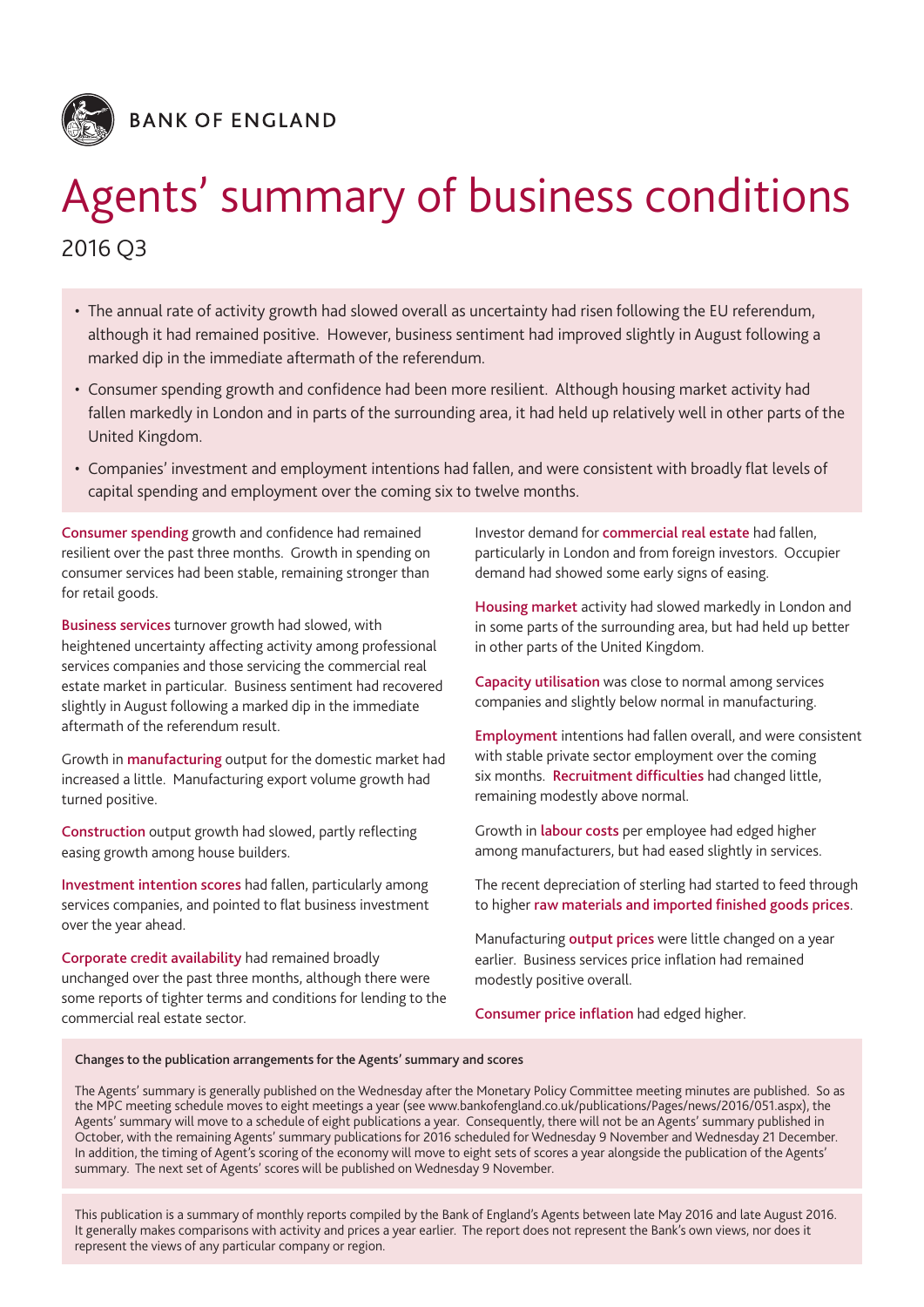## Consumer services and retail sales

Overall, most contacts reported modest growth in retail sales values during the summer months, with annual growth picking up in the three months to August, after a fall in the three months to July (Chart 1). Clothing and footwear sales growth in particular had been boosted by improved weather relative to that seen earlier in the summer. Growth in demand for new cars had continued to slow, with some increase in caution about purchases reported since the EU referendum. Consumer credit demand growth was reported to be steady overall. Consumer services turnover growth had changed little (Chart 1). Within the total, tourism spending growth had picked up, with evidence of both increased 'staycationing' and higher overseas visitor numbers.

Chart 1 Retail sales values and consumer services turnover





## Business and financial services

Growth in business services turnover had slowed over the past three months (Chart 2). That had mainly reflected heightened uncertainty, which had reduced demand for a range of professional and financial services. In particular, transactional activity relating to real estate had slowed. Haulage and distribution companies reported a weakening of turnover growth, as companies sought to keep stock levels low to preserve cash in the face of higher uncertainty. Publishing and broadcasting contacts had seen advertising revenues weaken. Services exports growth had picked up moderately. For example, inward tourism for short breaks had benefited from sterling's depreciation, notably into London. Consultancy services noted improved overseas revenues in Europe, in areas such as online retail and IT. Many professional and financial services companies were waiting to see whether business growth recovered after the traditionally quiet summer months, to assess better underlying demand conditions and inform strategic decision-making. Some contacts - such as advisory firms — were hopeful that demand in certain areas of work would rebound, as firms started to take major business decisions in light of the EU referendum vote. Business sentiment had recovered slightly in August following a marked dip in the immediate aftermath of the referendum.

#### Chart 2 Business and financial services turnover



### Production

The pace of growth in manufacturing output for the domestic market had remained modest (Chart 3). Output growth in automotive and aerospace supply chains had strengthened. However, a softening of investment intentions had led to reduced orders for capital goods, and a slowing in housebuilding activity was affecting demand for building materials. Some manufacturers hoped to benefit from import substitution as a result of sterling's weakness, but there were few examples of that so far. Growth in exports of manufactured goods had edged up, with volumes marginally higher on a year ago (Chart 3). That had largely reflected sterling's earlier depreciation since November 2015 and a pickup in underlying export demand growth in the United States and the Far East. Export order books pointed to stronger growth over the next year.

#### Chart 3 Manufacturing output



## Construction

Construction output growth had eased and remained moderate. The growth rate of private housebuilding had slowed overall, although reports were mixed across regions. Construction activity for industrial units and student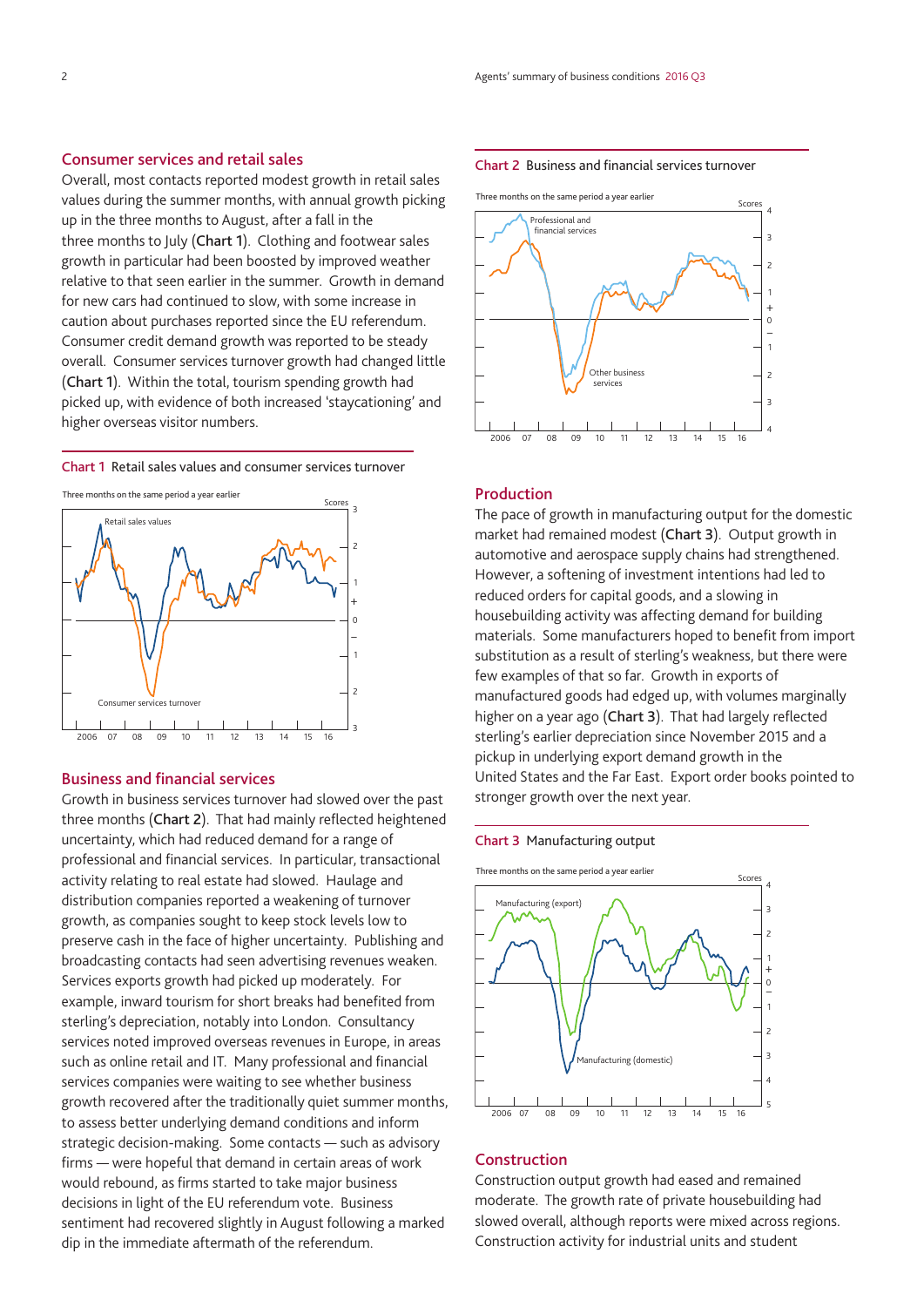accommodation had been robust, albeit in some cases constrained by skill shortages. Growth in repair and maintenance work had remained firm. Demand growth for construction related to rail, road and utilities had remained steady. Across the sector overall, a majority of projects that had been underway before the referendum were continuing, but there were concerns among contacts that the pipeline of

work over the next six to 18 months could weaken.

#### Investment

Investment intentions had fallen since the EU referendum and pointed to broadly flat business investment over the next year (Chart 4). There were reports of projects being challenged more rigorously and, in some cases, being scaled back or deferred. Projects already underway were largely continuing, however, and contacts across all sectors were still investing to generate cost efficiencies and increase productivity. The slowing in capital spending had been most pronounced among companies providing professional services to the commercial real estate (CRE) market. In contrast, investment among consumer services firms had remained more resilient.



## Corporate financing conditions

Corporate credit availability had been little changed over the past three months. There were exceptions however, with reports of some tightening of terms and conditions on bank lending to CRE companies and for certain borrowers most exposed to import price rises. More generally, competition for lending to companies with strong balance sheets had remained strong. There had been an increase in the number of syndicated deals for larger corporates looking to refinance their debt early, at narrow spreads. Banks reported that borrower demand had generally held up following the EU referendum, although demand had eased somewhat for term lending associated with investment projects and for CRE transactions. Access to non‑bank finance had continued to improve. There was evidence that the cost of sterling bond

market finance had fallen. Some peer-to-peer lenders were reported to be moving increasingly into mainstream small to medium‑sized enterprise funding. However, contacts reported a tightening in trade credit insurance markets, particularly in construction-related supply chains.

## Property markets

## Commercial real estate

Transactions and investor demand for CRE had fallen since the EU referendum. Investor demand for large prime office blocks had declined, particularly in London. But there had been some areas of positive demand growth for warehousing space and student accommodation, as well as for smaller regional properties. Investor demand for retail space had been mixed, with continued interest in prime shopping centres but weaker demand for secondary sites. The investment appetite of UK property funds had fallen as they sought to preserve liquidity, with some properties sold rapidly with a discount. Demand by foreign investors was unusually low, but there remained a modest flow of purchases being made, in some cases encouraged by the depreciation in sterling. Commercial property prices were reported to have fallen overall, particularly in London, although there was considerable uncertainty around valuations. In the occupier market, there were some signs of easing demand. Occupier enquiries and viewings had declined and many tenants had put their intentions to move on hold. However, vacancy rates had remained low and rents were generally unchanged.

#### Housing market

In London and in some surrounding areas, contacts reported that transaction numbers were materially lower than a year earlier, reflecting the effects on demand of the vote to leave the EU and, in some areas, earlier changes made to stamp duty. Housing market activity had held up much better elsewhere in the United Kingdom, however, especially in the market for lower-to-medium value homes. The major house builders had remained bullish about the prospects for demand for new homes, with little evidence that the referendum had materially affected site visits, reservations, or fall-through rates outside parts of the South East. Mortgage availability had remained highly favourable, although increased caution about lending at loan to value ratios above 95% was reported and surveyors' had been more cautious in valuations. Demand for mortgages had eased a little overall, but with considerable variability by region.

## Capacity utilisation

Capacity utilisation had fallen in services but had risen in manufacturing over the past three months, reflecting the pattern of developments in output. Overall, utilisation was close to normal in services and slightly below normal in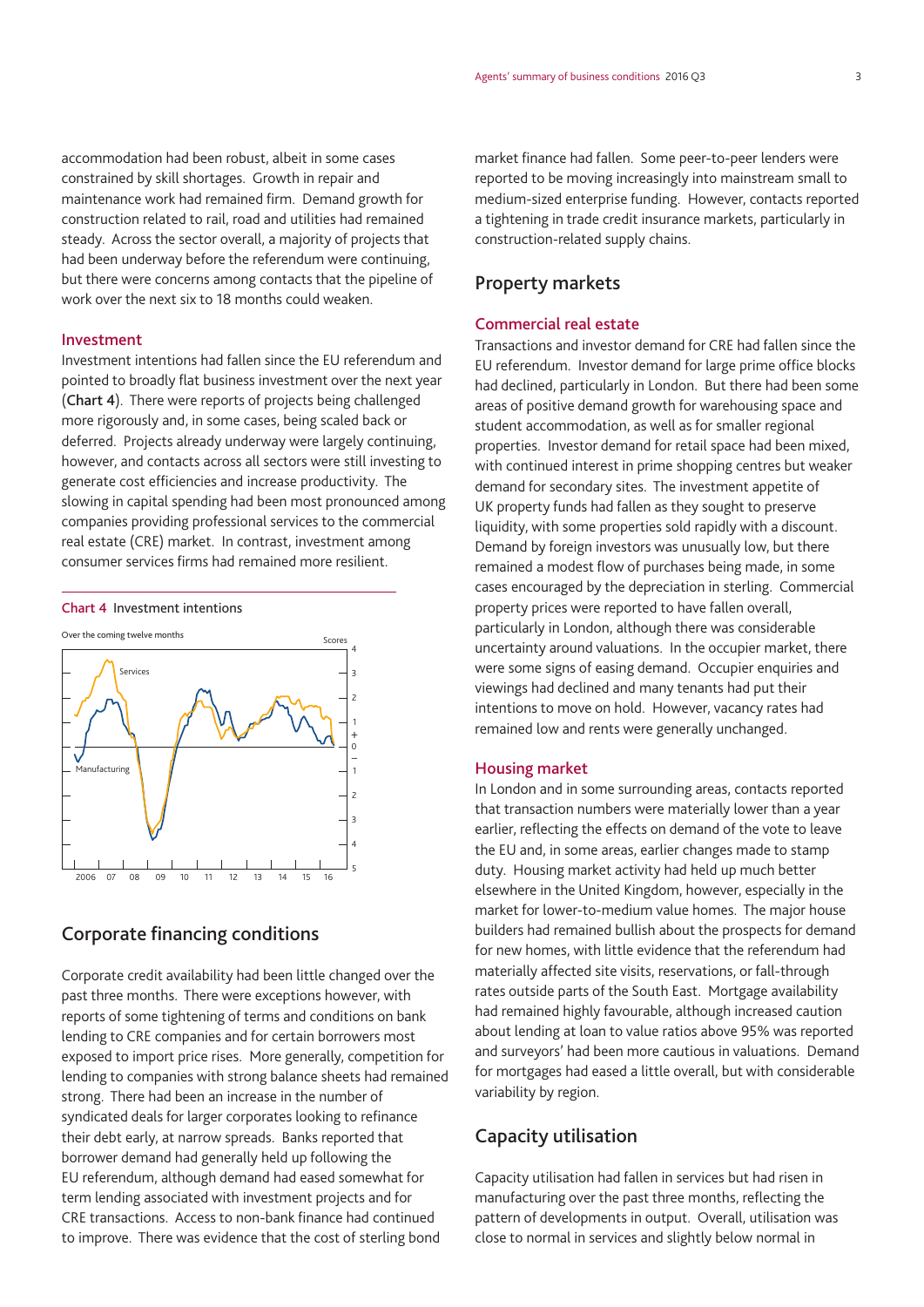manufacturing. For manufacturing, some excess capital capacity was reported in many subsectors, partly offset by high rates of staff utilisation, which were being managed by altering shift patterns, using temporary workers and subcontracting. In services, there was excess capacity in retail and, as a result of weaker activity, in property-related professional services. That was offset in aggregate by higher utilisation in other services, such as warehousing and hotels.

## Employment and pay

Employment intentions had softened overall, and were consistent with broadly flat staffing levels over the coming six months (Chart 5). Among professional and financial services firms, hiring activity had slowed following the EU referendum and leavers were being replaced only where the business case was strong. In some cases, primarily in CRE‑related subsectors, all non‑essential recruitment had been frozen. In consumer services, subdued recruitment plans largely reflected efforts to bear down on costs in the face of the National Living Wage (NLW) and, for retailers in particular, intense competition. Manufacturing intentions still suggested small falls in employment, but at a slightly slower pace, as a period of scaling back production, for example in the oil and gas sector, had been completed and as sterling's depreciation had improved export prospects. Recruitment difficulties were little changed and remained modestly above normal. Slowing employment intentions had resulted in a narrowing in the range of reported skill shortages, although certain job roles remained difficult to fill, including IT specialisms, construction, logistics, health care and sales. To date, there had been no material change in the availability of migrant labour since the EU referendum result, although many contacts reported seeking to address concerns expressed by their foreign workers.





Growth in total labour costs had remained moderate. Few contacts cited the outcome of the referendum as having a direct influence on pay decisions over the past two months. Contacts saw pressures acting in opposite directions: on the one hand, slowing turnover growth could put downwards pressure on wage inflation, but on the other, expectations of rising consumer price inflation could lead to pressure to increase pay awards to maintain real wages. Manufacturing wage inflation was lower than for services, partly reflecting skills shortages and retention issues among some professional services and finance companies. The impact of the NLW on aggregate labour cost growth had been modest, although was having a more sizable impact for those companies with a high proportion of low paid staff. While some companies had sought to mitigate the effects on their labour costs this year by reviewing other terms and conditions, there was thought to be less scope for further such adjustments in future years.

## Pricing

### Supply chain pricing

Sterling's depreciation had started to feed through to higher costs of imported raw materials and finished goods (see Chart A in the box on page 5). Suppliers to supermarkets reported intense pressure to maintain existing prices notwithstanding higher costs. In other supply chains, however, customers had been more accepting of some increase in price inflation. As a result, a period of declining manufacturing output prices had come to an end. The pass-through of higher raw materials and import prices to output prices was likely to increase later in the year as more currency hedges and forward contracts started to expire. Within business services, pricing had increased where a high proportion of employees had been affected by the NLW, such as cleaning and security, but professional service providers remained reluctant to raise prices in a softening market.

#### Consumer prices

Consumer price inflation had edged higher, as earlier falls in fuel and food prices had dropped out of the calculation. Food price inflation remained negative, and the extent of exchange rate pass-through in the coming months would largely depend on the evolution of price competition between grocery retailers. In non-food goods, some contacts were seeking to increase prices in response to rising materials costs, but the impact was expected to be seen more fully next year. Consumer services price inflation had remained moderate. Resilient demand growth had generated some increase in pricing power, allowing some pass-through of increases in labour costs arising from the NLW.